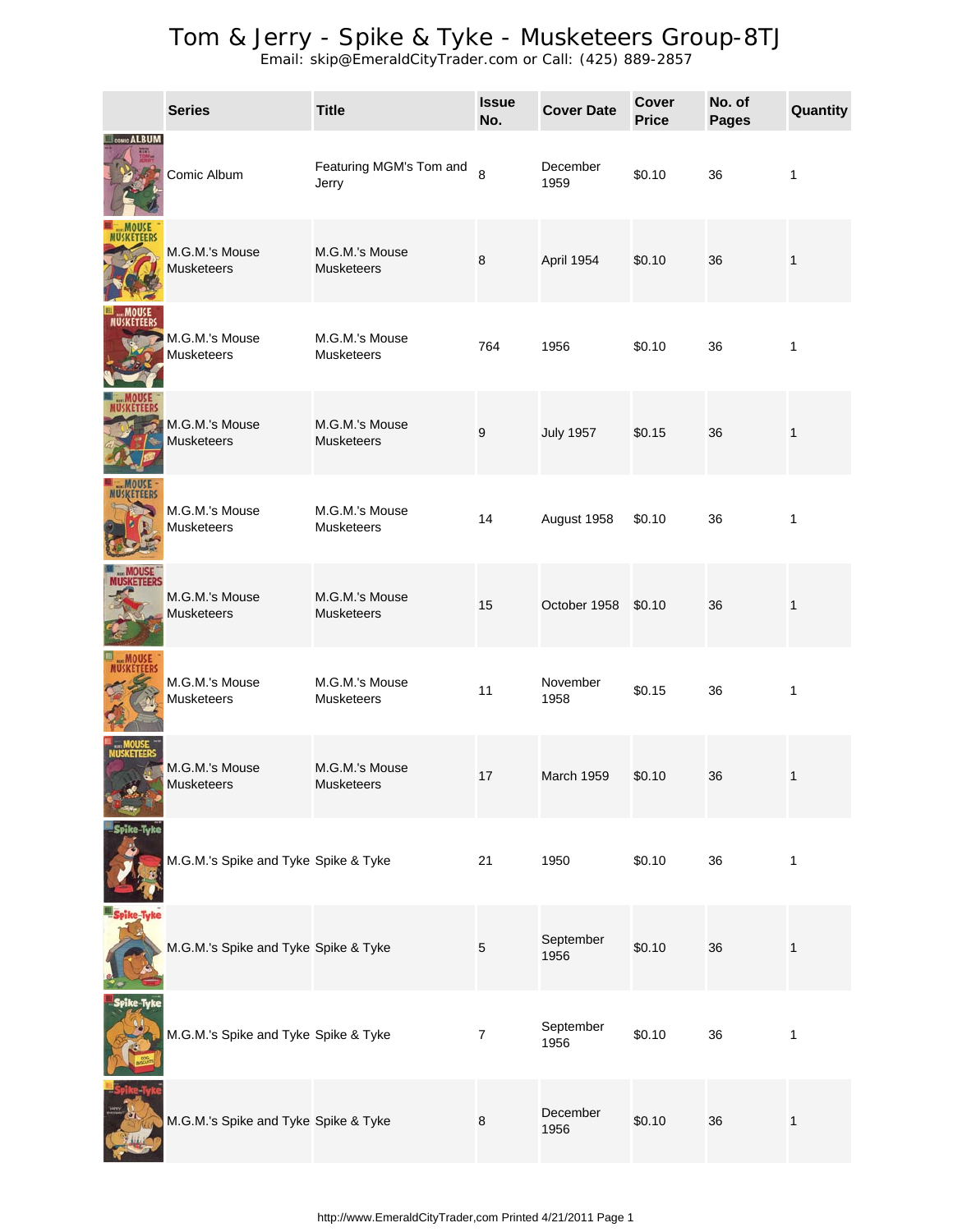|           | M.G.M.'s Spike and Tyke Spike & Tyke |                                 | 9   | March 1957           | \$0.10 | 36 | 1            |
|-----------|--------------------------------------|---------------------------------|-----|----------------------|--------|----|--------------|
|           | M.G.M.'s Spike and Tyke Spike & Tyke |                                 | 17  | March 1959           | \$0.10 | 36 | 1            |
|           | M.G.M.'s Spike and Tyke Spike & Tyke |                                 | 20  | December<br>1959     | \$0.10 | 36 | $\mathbf{1}$ |
|           | M.G.M.'s Two<br>Mouseketeers         | M.G.M's The Two<br>Mouseketeers | 603 | 1954                 | \$0.10 | 36 | 1            |
|           | Tom and Jerry Comics                 | Tom and Jerry                   | 99  | October 1952 \$0.10  |        | 52 | 1            |
|           | Tom and Jerry Comics                 | Tom and Jerry                   | 102 | January 1953 \$0.10  |        | 52 | 1            |
| Com Jer   | Tom and Jerry Comics                 | Tom and Jerry                   | 103 | February 1953 \$0.10 |        | 52 | 1            |
|           | Tom and Jerry Comics                 | Tom and Jerry                   | 108 | <b>July 1957</b>     | \$0.10 | 52 | 1            |
| tom Jerry | Tom and Jerry Comics                 | Tom and Jerry                   | 112 | November<br>1953     | \$0.10 | 44 | 1            |
| om Jerry  | Tom and Jerry Comics                 | Tom and Jerry                   | 113 | December<br>1953     | \$0.10 | 52 | $\mathbf{1}$ |
|           | Tom and Jerry Comics                 | Tom and Jerry                   | 116 | March 1954           | \$0.10 | 52 | 1            |
|           | Tom and Jerry Comics                 | Tom and Jerry                   | 141 | April 1955           | \$0.10 | 36 | $\mathbf{1}$ |
|           | Tom and Jerry Comics                 | Tom and Jerry                   | 134 | September<br>1955    | \$0.10 | 36 | $\mathbf{1}$ |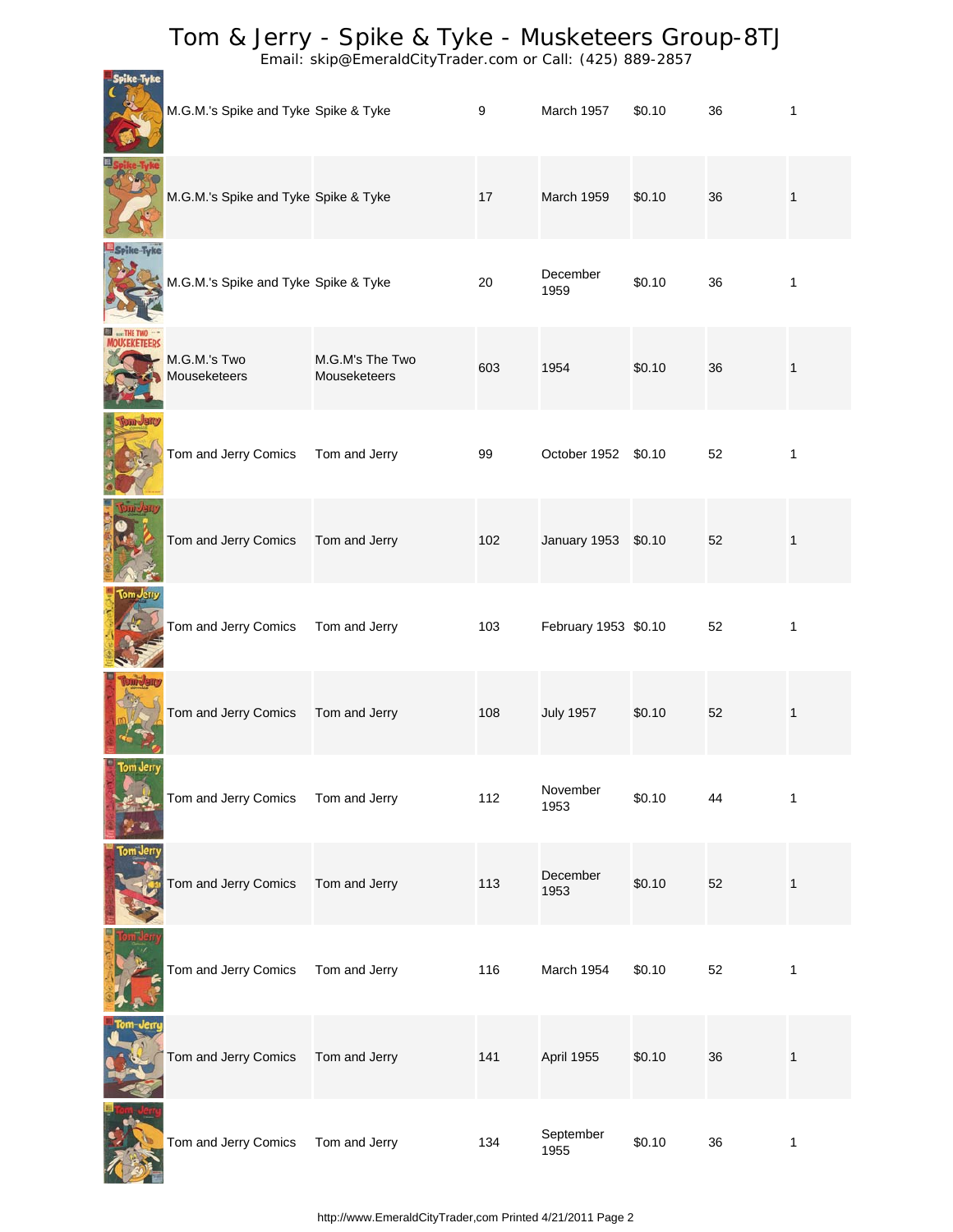|           | Tom and Jerry Comics | Tom and Jerry | 136 | November<br>1955     | \$0.10 | 36 | $\mathbf{1}$ |
|-----------|----------------------|---------------|-----|----------------------|--------|----|--------------|
|           | Tom and Jerry Comics | Tom and Jerry | 142 | May 1956             | \$0.10 | 36 | $\mathbf{1}$ |
| om-Jerru  | Tom and Jerry Comics | Tom and Jerry | 139 | February 1956 \$0.10 |        | 36 | $\mathbf{1}$ |
|           | Tom and Jerry Comics | Tom and Jerry | 143 | <b>June 1956</b>     | \$0.10 | 36 | 1            |
|           | Tom and Jerry Comics | Tom and Jerry | 146 | September<br>1956    | \$0.10 | 36 | $\mathbf{1}$ |
| Tom-Jerru | Tom and Jerry Comics | Tom and Jerry | 147 | October 1956         | \$0.10 | 36 | 1            |
|           | Tom and Jerry Comics | Tom and Jerry | 148 | November<br>1956     | \$0.10 | 36 | $\mathbf{1}$ |
|           | Tom and Jerry Comics | Tom and Jerry | 149 | December<br>1956     | \$0.10 | 36 | $\mathbf{1}$ |
| Tom Jerry | Tom and Jerry Comics | Tom and Jerry | 150 | January 1957 \$0.10  |        | 36 | $\mathbf{1}$ |
| Tom Jerry | Tom and Jerry Comics | Tom and Jerry | 151 | February 1957 \$0.10 |        | 36 | $\mathbf{1}$ |
| Tom Jerry | Tom and Jerry Comics | Tom and Jerry | 152 | March 1957           | \$0.10 | 36 | $\mathbf{1}$ |
| Tom Jerry | Tom and Jerry Comics | Tom and Jerry | 153 | April 1957           | \$0.10 | 36 | $\mathbf{1}$ |
|           | Tom and Jerry Comics | Tom and Jerry | 155 | <b>June 1957</b>     | \$0.10 | 36 | $\mathbf{1}$ |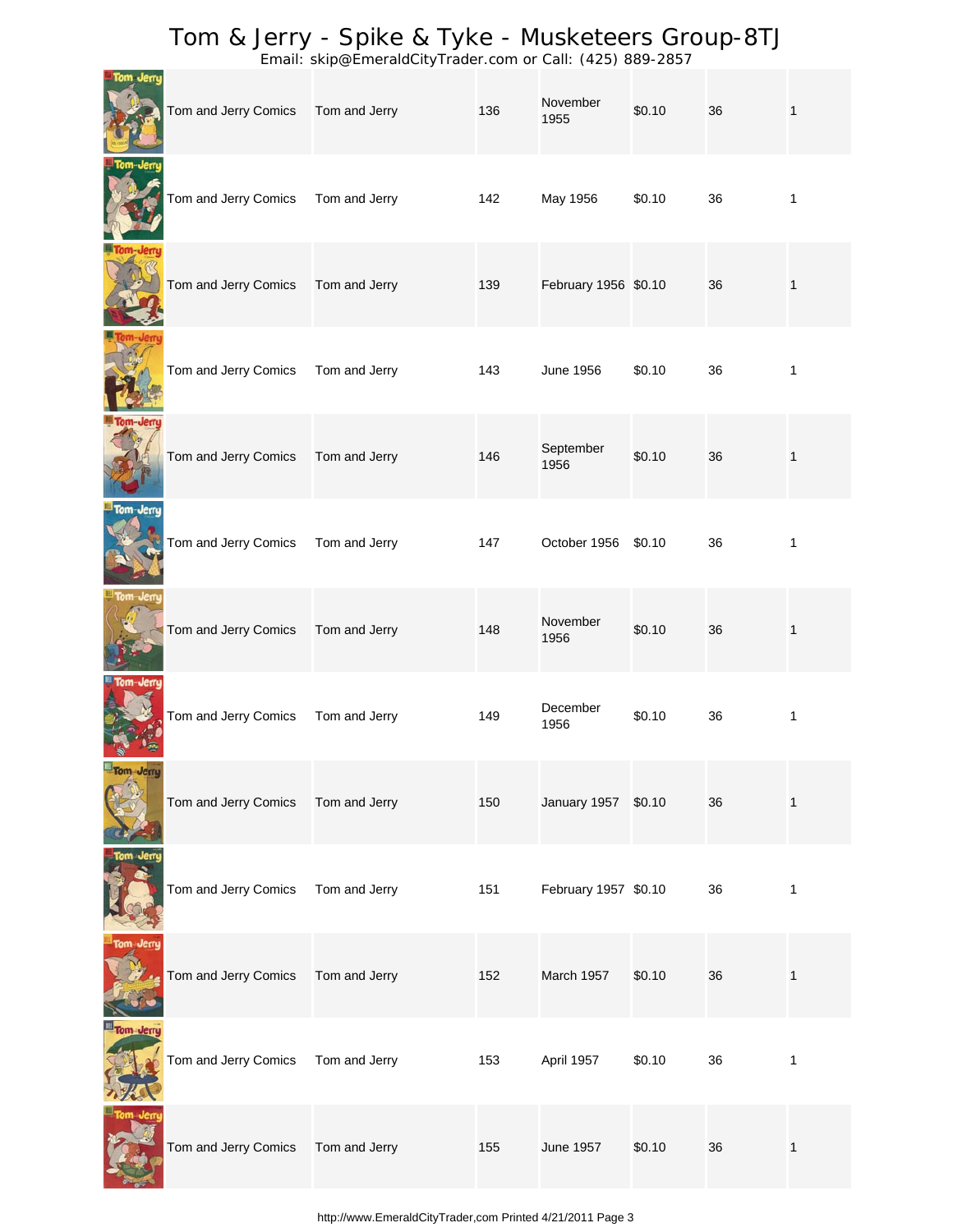Email: skip@EmeraldCityTrader.com or Call: (425) 889-2857

**Tom-Jerry** 

|           | Tom and Jerry Comics | Tom and Jerry | 132 | <b>July 1957</b>     | \$0.10 | 36 | 1            |
|-----------|----------------------|---------------|-----|----------------------|--------|----|--------------|
| Tom Jerry | Tom and Jerry Comics | Tom and Jerry | 157 | August 1957          | \$0.10 | 36 | 1            |
|           | Tom and Jerry Comics | Tom and Jerry | 159 | October 1957 \$0.15  |        | 36 | 1            |
| Tom Jerry | Tom and Jerry Comics | Tom and Jerry | 163 | February 1958 \$0.15 |        | 36 | 1            |
|           | Tom and Jerry Comics | Tom and Jerry | 164 | March 1958           | \$0.15 | 36 | $\mathbf{1}$ |
| Tom Jerry | Tom and Jerry Comics | Tom and Jerry | 166 | May 1958             | \$0.15 | 36 | $\mathbf{1}$ |
|           | Tom and Jerry Comics | Tom and Jerry | 174 | January 1959         | \$0.10 | 36 | 1            |
| Tom-Jerry | Tom and Jerry Comics | Tom and Jerry | 176 | March 1959           | \$0.10 | 36 | $\mathbf{1}$ |
|           | Tom and Jerry Comics | Tom and Jerry | 177 | April 1959           | \$0.10 | 36 | 1            |
| Tom Jerry | Tom and Jerry Comics | Tom and Jerry | 178 | May 1959             | \$0.10 | 36 | $\mathbf{1}$ |
|           | Tom and Jerry Comics | Tom and Jerry | 181 | August 1959          | \$0.10 | 36 | 1            |
|           | Tom and Jerry Comics | Tom and Jerry | 184 | November<br>1959     | \$0.10 | 36 | $\mathbf{1}$ |
| fom Jerry | Tom and Jerry Comics | Tom and Jerry | 186 | January 1960 \$0.10  |        | 36 | 1            |